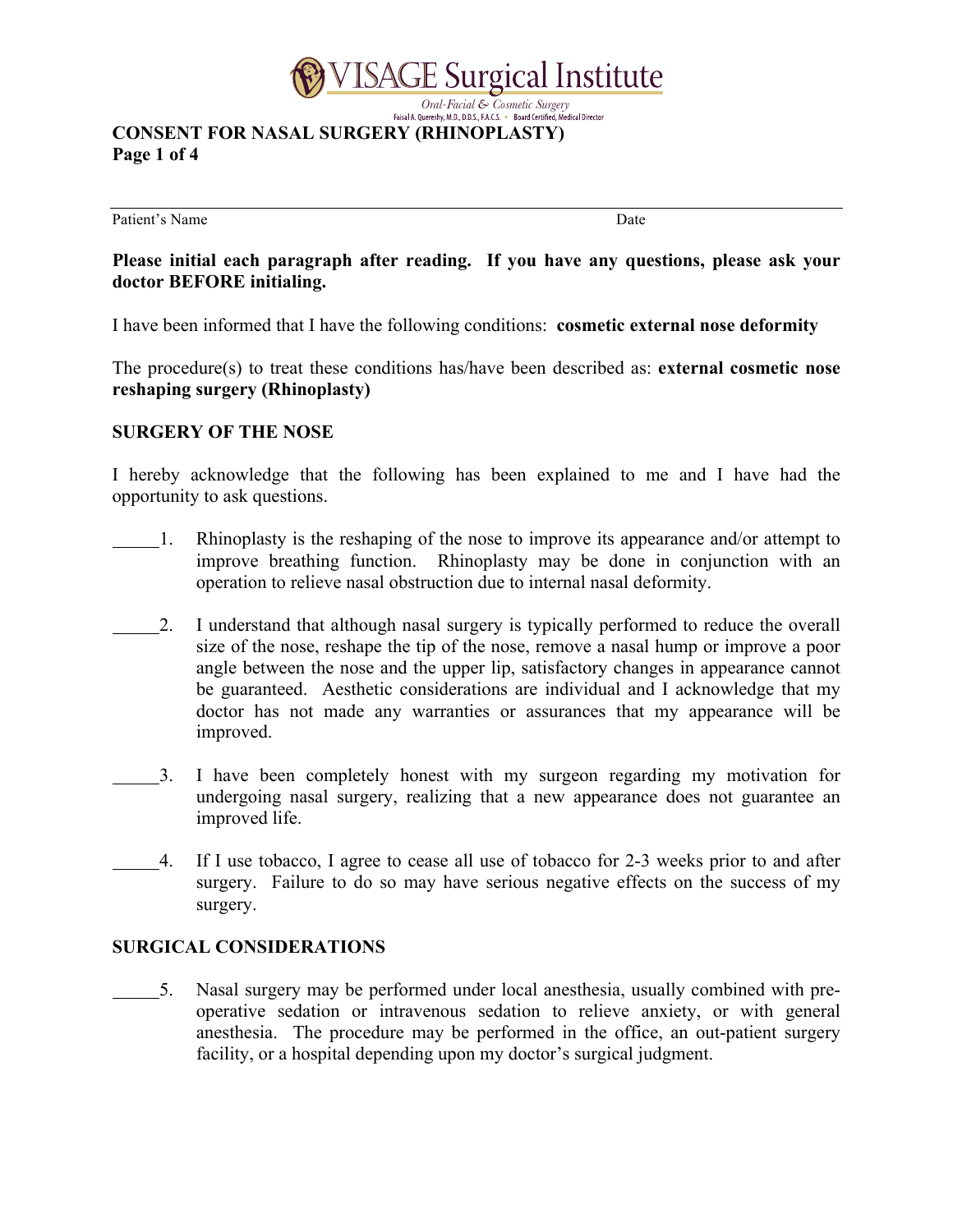### **CONSENT FOR NASAL SURGERY (RHINOPLASTY) Page 2 of 4**

- 6. Nasal surgery usually involves incisions from inside the nose, but may require skin incisions. Cartilage and bone, which support and shape the nose will be surgically altered to change the external appearance of the nose. The result may also reduce airway restriction.
- 7. Cartilage may be removed from the tip of the nose to change contour. The nasal septum (or center strut of the nose) may be trimmed to correct any deviation which may be impeding the airway. If a large hump on the nose is removed, the base of the nose may appear disproportionately wide. I have been advised that small wedges of skin may be removed from the nostrils to create a more balanced appearance. Sometimes cartilage grafts may be used. They have the potential to resorb over time.

#### **POST-OPERATIVE CONSIDERATIONS**

- 8. Following surgery, a rigid bandage is applied to the nose to maintain the newly created shape. Frequently nasal packs are inserted to protect the nasal septum and to help maintain shape. The splint may be worn for two or more weeks and the packing may remain for several days.
- 9. Post-operative swelling and bruising should be expected for approximately two weeks. To reduce this condition, your head should be elevated and cold compresses should be applied around the eyes. Residual bruising may be noticeable for several weeks and subtle swelling of the nose may be present for several months. In the event there is significant narrowing of the nostrils, the external incision in the skin may leave a slight scar in the crease of each nostril.
	- 10. I understand that results may not be dramatic and that my final appearance may not be stabilized for several months after surgery. There is no guarantee that nasal surgery will improve my appearance or improve the ability to breath better through my nose.

#### **RISKS AND COMPLICATIONS**

- 11. Infection which may require antibiotics and, in some cases, hospitalization.
- 12. Extended swelling and bruising.
- 13. Excessive bleeding during or after surgery which may require additional blood by way of transfusion. I acknowledge I have been advised of the opportunity for donation of my own (or family members') blood before surgery so that blood may be given back to me if necessary.
- 14. Nausea and vomiting, particularly if there is bleeding and blood is swallowed.
	- 15. "Nose breathers" may experience airway restriction during the initial post-operative period, causing a feeling of "air hunger." There will be a feeling of pressure from the packing used post-operatively.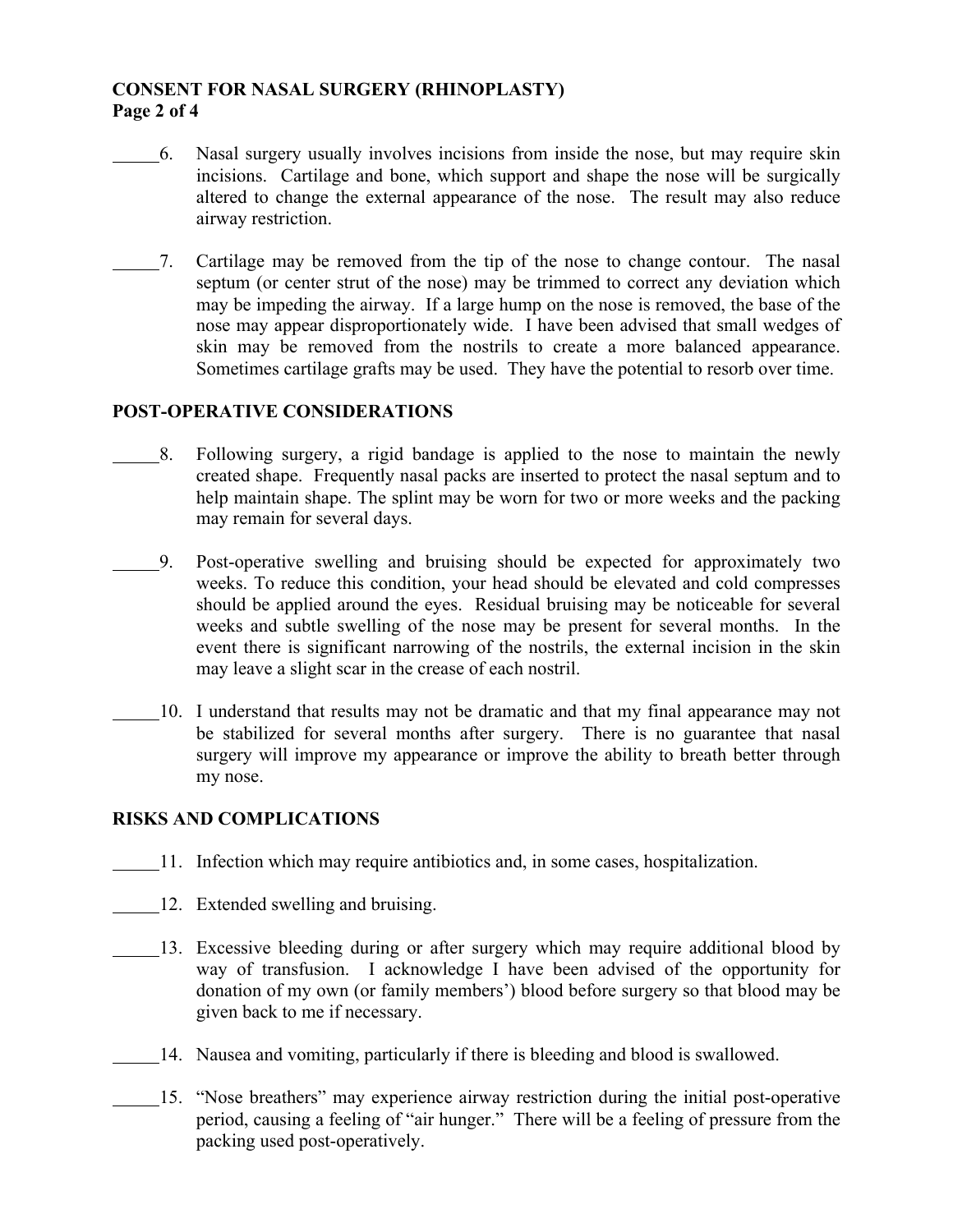### **CONSENT FOR NASAL SURGERY (RHINOPLASTY) Page 3 of 4**

- 16. I understand that I must avoid excessive physical activities that raise the blood pressure, such as jogging, swimming, weight lifting and bending for the first several weeks after surgery.
- 17. There is a potential for relapse. Additional surgeries may be required for revision of certain post-operative discrepancies such as asymmetry or drooping of the nasal tip, or to further enhance function or appearance.
	- 18. Some pain is to be expected and may be controlled by prescription of appropriate medications.
- 19. Sometimes the sense of smell is diminished, rarely permanently.
- 20. Post-surgical asymmetry (disproportion between left and right sides of the nose) and drooping of the nasal tip, if problematic, may require additional surgical correction.

#### 21. **ANESTHESIA**

The anesthetic I have chosen for my surgery is:

- $\square$  Local Anesthesia
- $\Box$  Local Anesthesia with Nitrous Oxide/Oxygen Analgesia
- $\Box$  Local Anesthesia with Oral Premedication
- $\square$  Local Anesthesia with Intravenous Sedation
- $\Box$  General Anesthesia
- 22. **ANESTHETIC RISKS** include: discomfort, swelling, bruising, infection, prolonged numbness and allergic reactions. There may be inflammation at the site of an intravenous injection (phlebitis) which may cause prolonged discomfort and/or disability and may require special care. Nausea and vomiting, although rare, may be unfortunate side effects of IV anesthesia. Intravenous anesthesia is a serious medical procedure and, although considered safe, carries with it the risk of heart irregularities, heart attack, stroke, brain damage or death.

## 23. **YOUR OBLIGATIONS IF IV ANESTHESIA IS USED**

- A. Because anesthetic medications cause prolonged drowsiness, you MUST be accompanied by a responsible adult to drive you home and stay with you until you are sufficiently recovered to care for yourself. This may be up to 24 hours.
- B. During recovery time (24 hours) you should not drive, operate complicated machinery or devices, or make important decisions such as signing documents, etc.
- C. You must have a completely empty stomach. IT IS VITAL THAT YOU HAVE NOTHING TO EAT OR DRINK FOR **SIX (6) HOURS** PRIOR TO YOUR ANESTHETIC. **TO DO OTHERWISE MAY BE LIFE-THREATENING!**
- D. **However,** it is important that you take any regular medications (high blood pressure, antibiotics, etc.) or any medications provided by this office, **using only a small sip of water.**